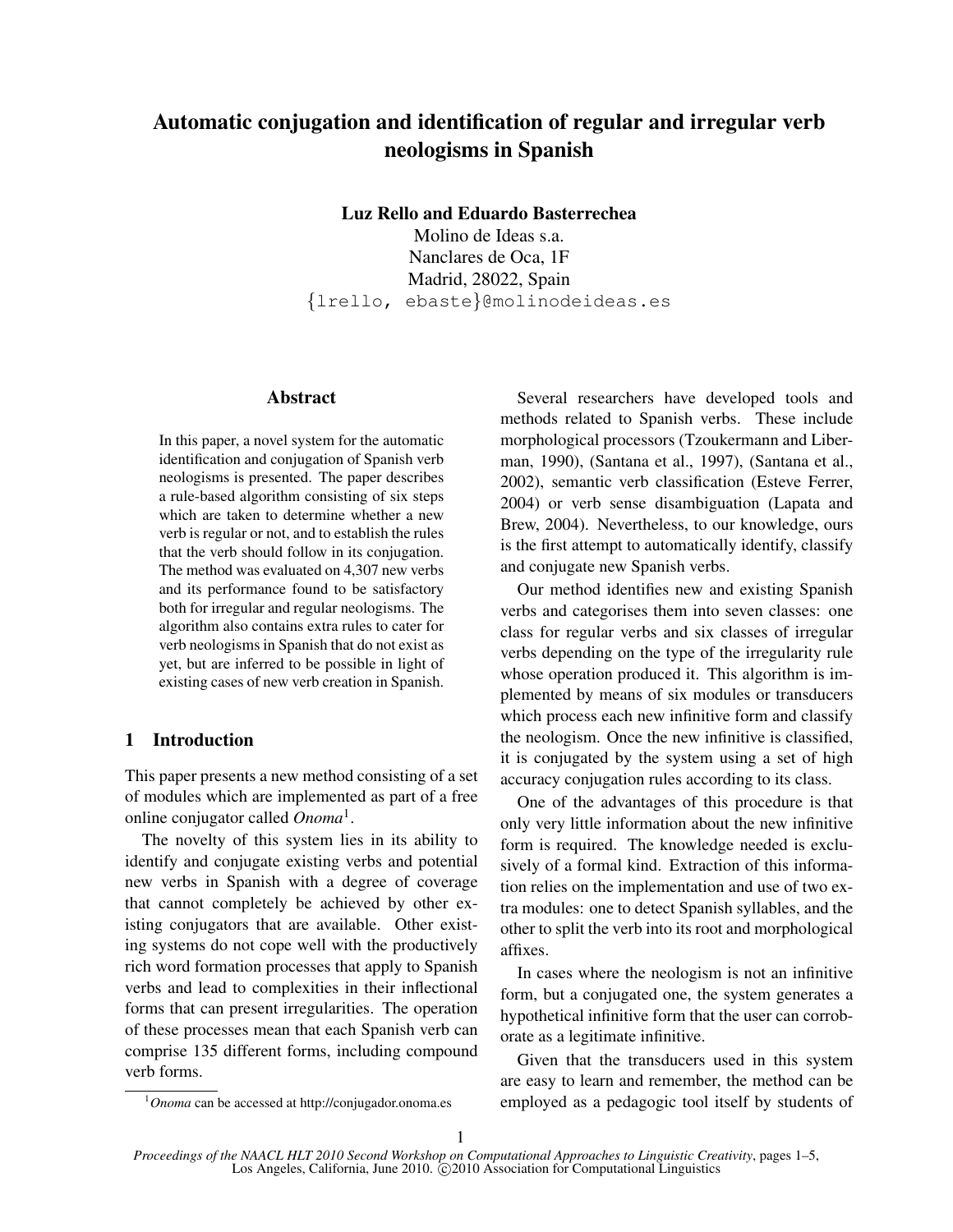Spanish as a foreign language. It helps in the learning of the Spanish verb system since currently existing methods (e.g. (Puebla, 1995), (Gomis, 1998), (Mateo, 2008)) do not provide guidance on the question of whether verbs are regular or irregular. This is due to the fact that our method can identify the nature of any possible verb by reference only to its infinitive form. The application of other kinds of knowledge about the verb to this task are currently being investigated to deal with those rare cases in which reference to the infinitive form is insufficient for making this classification.

This study first required an analysis of the existing verb paradigms used in dictionary construction (DRAE, 2001) followed by the detailed examination of new verbs' conjugations (Gomis, 1998), (Santana et al., 2002), (Mateo, 2008) compiled in a database created for that purpose. For the design of the algorithm, in order to validate the rules and patterns, an error-driven approach was taken.

The remainder of the paper is structured as follows: section 2 presents a description of the corpora used. In Section 3, the different word formation processes that apply to Spanish verbs are described, while Section 4 is devoted to the detailed description of the rules used by the system to classify the neologisms, which are evaluated in Section 5. Finally, in Section 6 we draw the conclusions.

#### 2 Data

Two databases were used for the modeling process. The first (named the DRAE Verb Conjugation Database (DRAEVC-DB)) is composed of all the paradigms of the verbs contained in the 22nd edition of the Dictionary of the Royal Spanish Academy (DRAE, 2001). This database contains 11,060 existing Spanish verbs and their respective conjugations. The second database (named the MolinoIdeas Verb Conjugation Database (MIVC-DB)), created for this purpose, contains 15,367 verbs. It includes all the verbs found in the DRAE database plus 4,307 conjugated Spanish verbs that are not registered in the Royal Spanish Academy Dictionary (DRAE, 2001), which are found in standard and colloquial Spanish and whose use is frequent on the web.

The MIVC-DB contains completely conjugated verbs occurring in the Spanish Wikipedia and in

| Corpus      | Number of verbs |  |
|-------------|-----------------|--|
| DRAE        | 11,060          |  |
| MolinoIdeas | 15.367          |  |

Table 1: Corpora used.

a collection of 3 million journalistic articles from newspapers in Spanish from America and Spain<sup>2</sup>.

Verbs which do not occur in the Dictionary of the Royal Spanish Academy (DRAE, 2001) are considered neologisms in this study. Thus 4,307 of the 15,367 verbs in the MIVC-DB are neologisms. The paradigms of the new verbs whose complete conjugation was not found in the sources were automatically computed and manually revised in order to ensure their accuracy. The result of this semiautomatic process is a database consisting only of attested Spanish verbs.

#### 3 Creativity in Spanish verbs

The creation of new verbs in Spanish is especially productive due to the rich possibilities of the diverse morphological schema that are applied to create neologisms (Almela, 1999).

New Spanish verbs are derived by two means: either (1) morphological processes applied to existing words or (2) incorporating foreign verbs, such as *digitalizar* from *to digitalize*.

Three morphological mechanisms can be distinguished: prefixation, suffixation and parasynthesis. Through prefixation a bound morpheme is attached to a previously existing verb. The most common prefixes used for new verbs found in our corpus are the following: *a- (abastillar), des- (desagrupar), inter- (interactuar), pre- (prefabricar), re- (redecorar), sobre- (sobretasar), sub- (subvaluar)* and *super- (superdotar)*. On the other hand, the most frequent suffixes in Spanish new verbs are *-ar (palar), -ear (panear), -ificar (cronificar)* and  *izar (superficializar)*. Finally, parasynthesis occurs when the suffixes are added in combination with a prefix (bound morpheme). Although parasynthesis is rare in other grammatical classes, it is quite relevant in the creation of new Spanish verbs (Serrano,

<sup>&</sup>lt;sup>2</sup>The newspapers with mayor representation in our corpus are: *El País, ABC, Marca, Público, El Universal, Clarín, El Mundo* and *El Norte de Castilla*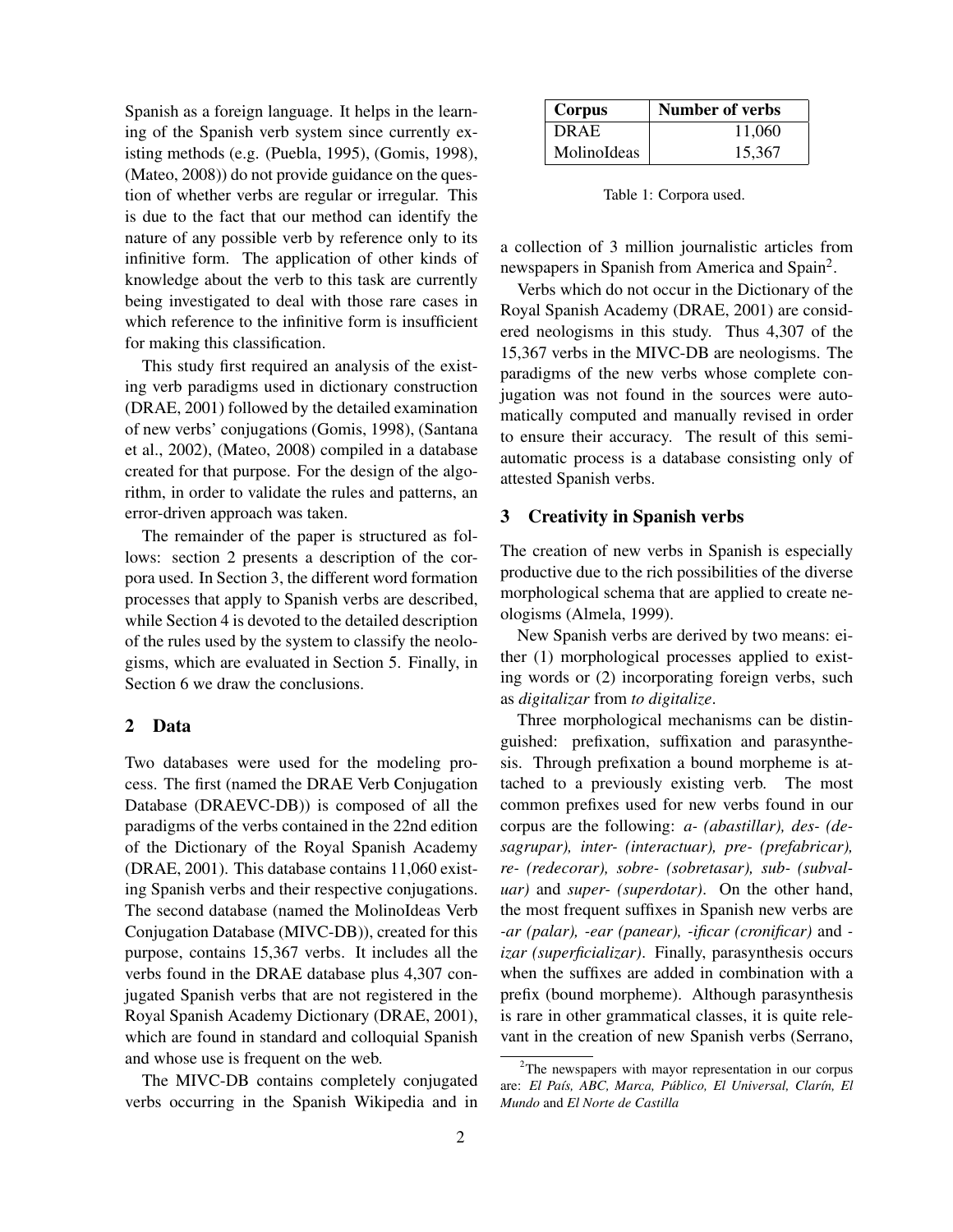1999). The most common prefixes are *-a* or *-en* in conjunction with the suffixes *-ar, -ear, -ecer* and  *izar* (*acuchillear, enmarronar, enlanguidecer, abandalizar*).

In this paper, the term derivational base is used to denote the immediate constituent to which a morphological process is applied to form a verb. In order to obtain the derivational base, it is necessary to determine whether the last vowel of the base is stressed. When the vowel is unstressed, it is removed from the derivational base while a stressed vowel remains as part of the derivational base. If a consonant is the final letter of the derivational base it remains a part of it as well.

#### 4 Classifying and conjugating new verbs

Broadly speaking, the algorithm is implemented by six transduction modules arranged in a switch structure. The operation of most of the transducers is simple, though Module 4 is implemented as a cascade of transduction modules in which inputs may potentially be further modified by subsequent modules (5 and 6).

The modules were implemented to determine the class of each neologism. Depending on the class to which each verb belongs, a set of rules and patterns will be applied to create its inflected forms. The proposed verb taxonomy generated by these transducers is original and was developed in conjunction with the method itself. The group of patterns and rules which affect each verb are detailed in previous work (Basterrechea and Rello, 2010). The modules described below are activated when they receive as input an existing or new infinitive verb form. When the infinitive form is not changed by one transducer, it is tested against the next one. If not adjusted by any transducer, then the new infinitive verb is assumed to have a regular conjugation.

Module 1: The first transducer checks whether the verb form is an auxiliary verb (*haber*), a copulative verb (*ser* or *estar*), a monosyllabic verb (*ir*, dar or *ver*), a Magnificent verb<sup>3</sup>, or a prefixed form whose derivational base matches one of these aforementioned types of verbs. If the form matches one of these cases, the verb is irregular and will undergo the rules and patterns of its own class. (Basterrechea and Rello, 2010).

Module 2: If the infinitive or prefixed infinitive form finishes in *-quirir (adquirir)* or belongs to the list: *dormir, errar, morir, oler, erguir* or *desosar*, the form is recognized as an irregular verb and will be conjugated using the irregularity rules which operate on the root vowel, which can be either diphthongized or replaced by another vowel (*adquiero* from *adquirir*, *duermo* and *durmio´* from *dormir*).

Module 3: The third transducer identifies whether the infinitive form root ends in a vowel. If the verb belongs to the second or third conjugation (*-er* and  *ir* endings) (*leer, oir*), it is an irregular verb, while if the verb belongs to the first conjugation (*-ar* ending) then it will only be irregular if its root ends with an *-u* or *-i* (*criar, actuar*). For the verbs assigned to the first conjugation, diacritic transduction rules are applied to their inflected forms (*crío* from *criar*, *actúo* from *actuar*); in the case of verbs assigned to the second and third conjugations, the alterations performed on their inflected forms are mainly additions or subtitutions of letters (*leyo´* de *leer*, *oigo* de *o´ır*).

There are some endings such as (*-ier*, *-uer* and *-iir*) which are not found in the MIVC-DB. In the hypothetical case where they are encountered, their conjugation would have followed the rules detailed earlier. Rules facilitating the conjugation of potential but non-existing verbs are included in the algorithm.

Module 4: When an infinitive root form in the first conjugation ends in *-c, -z, -g* or *-gu* (*secar*, *trazar*, *delegar*) and in the second and third conjugation ends in *-c, -g, -gu* or *-qu* (*conocer*, *corregir*, *seguir*), that verb is affected by consonantal orthographic adjustments (irregularity rules) in order to preserve its pronunciation (*seque´* from *secar*, *trace´* from *trazar*, *delegue´* from *delegar*, *conozco* from *conocer*, *corrijo* from *corregir*, *sigo* from *seguir*).

In case the infinitive root form of the second and third conjugation ends in  $-\tilde{n}$  or *-ll (tañer, engullir),* the vowel *i* is removed from some endings of the paradigm following the pattern detailed in (Basterrechea and Rello, 2010).

Verbs undergoing transduction by Module 4 can undergo further modification by Modules 5 and 6. Any infinitive form which failed to meet the trig-

<sup>3</sup>There are 14 so-called Magnificent verbs: *traer, valer, salir, tener, venir, poner, hacer, decir, poder, querer, saber, caber, andar* and *-ducir* (Basterrechea and Rello, 2010).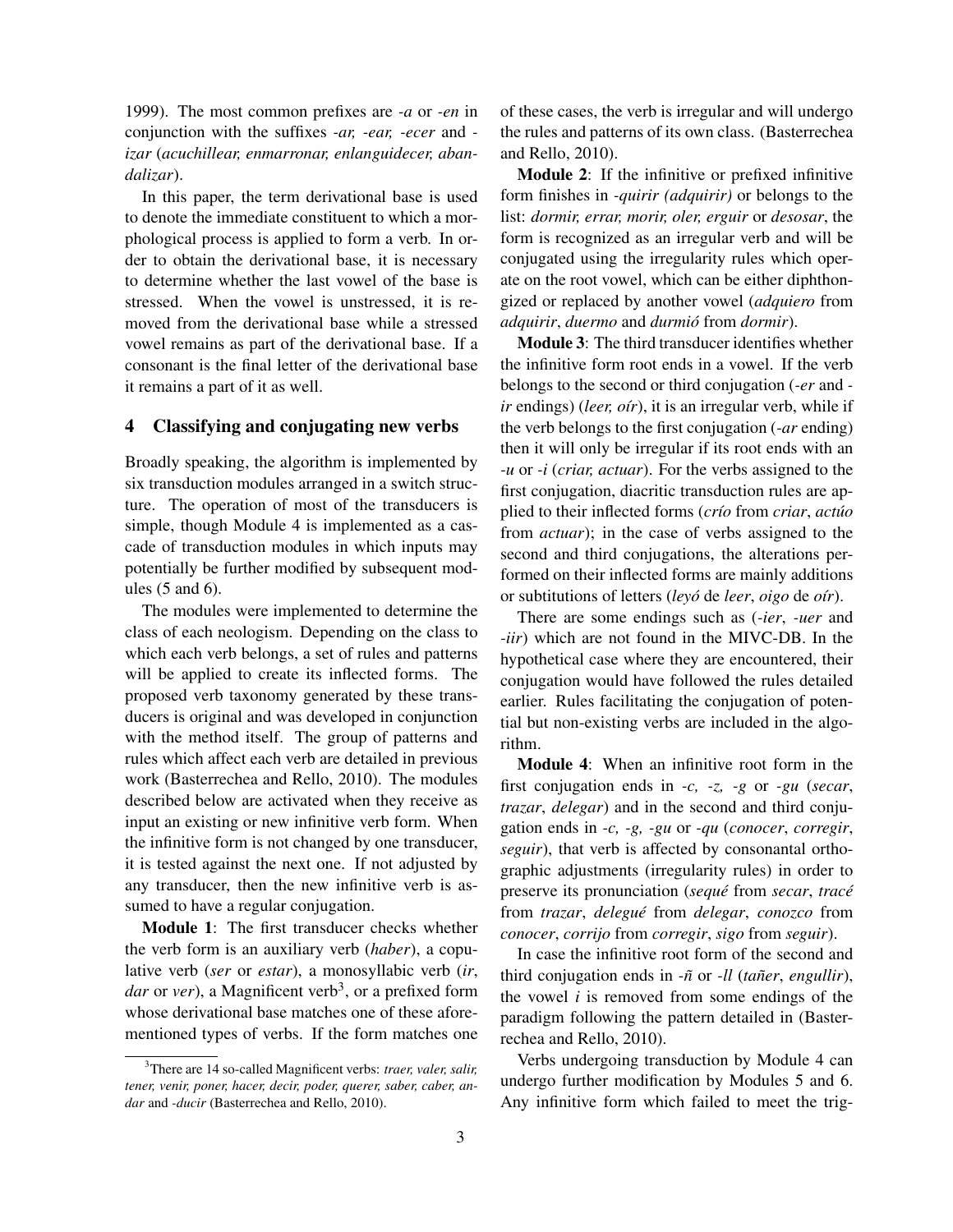gering conditions set by Modules 1-4 is also tested against 5 and 6.

Module 5: This module focuses on determining the vowel of the infinitive form root and the verb's derivational base. If the vowel is *e* or *o* in the first conjugation and the verb derivational base includes diphthongs *ie* or *ue* (*helar*, *contar*), or if the vowel is *e* in the infinitive forms belonging to the second and third conjugation (*servir*, *herir*), then the verb is irregular and it is modified by the irregularity rules which perform either a substitution of this vowel (*sirvo* from *servir*) or a diphthongization (*hielo* from *helar*, *cuento* from *contar* or *hiero* from *herir*).

Module 6: Finally, the existence of a diphthong in the infinitive root is examined (*reunir*, *europeizar*). If the infinitive matches the triggering condition for this transducer, its paradigm is considered irregular and the same irregularity rules from module 3 -inserting a written accent in certain inflected formsare applied (*reúno* from *reunir*, *europeízo* from *europeizar*).

Any verb form that fails to meet the triggering conditions set by any of these six transducers has regular conjugation.

It is assumed that these 6 modules cover the full range of both existing and potential verbs in Spanish. The modules' reliability was tested using the full paradigms of 15,367 verbs. As noted earlier, there are some irregularity rules in module 3 which predict the irregularities of non existing but possible neologisms in Spanish. Those rules, in conjunction with the rest of the modules, cover the recognition and conjugation of the potential new verbs.

### 5 Evaluation

The transducers have been evaluated over all the verbs from the DRAEVC-DB and the 4,307 new verbs from MICV-DB.

In case a new verb appears which is not similar to the ones contained in our corpus, the transduction rules in Module 3 for non existing but potential verbs in Spanish would be activated, although no examples of that type have been encountered in the test data used here. As this system is part of the free online conjugator *Onoma*, it is constantly being evaluated on the basis of users' input.

Every time a new infinitive form absent from

| Verb neologism    | Verb neologism | Number of  |
|-------------------|----------------|------------|
| type              | class          | neologisms |
| regular           | regular rules  | 3,154      |
| irregular         | module 1 rules | 27         |
| irregular         | module 2 rules | 9          |
| irregular         | module 3 rules | 39         |
| irregular         | module 4 rules | 945        |
| irregular         | module 5 rules | 87         |
| irregular         | module 6 rules | 46         |
| <b>Total verb</b> |                |            |
| neologisms        |                | 4.307      |

Table 2: New verbs evaluation

MIVC-DB is introduced by the user<sup>4</sup>, it is automatically added to the database. The system is constantly updated since it is revised every time a new irregularity is detected by the algorithm. The goal is to enable future adaptation of the algorithm to newly encountered phenomena within the language. So far, non-normative verbs, invented by the users, such as *arreburbujear, insomniar, pizzicatear* have also been conjugated by *Onoma*.

Of all the new verbs in MIVC-DB, 3,154 were regular and 1,153 irregular (see Table 2). The majority of the irregular neologisms were conjugated by transducer 4.

## 6 Conclusions

Creativity is a property of human language and the processing of instances of linguistic creativity represents one of the most challenging problems in NLP. Creative processes such as word formation affect Spanish verbs to a large extent: more than 50% of the actual verbs identified in the data set used to build MIVC-DB do not appear in the largest Spanish dictionary. The processing of these neologisms poses the added difficulty of their rich inflectional morphology which can be also irregular. Therefore, the automatic and accurate recognition and generation of new verbal paradigms is a substantial advance in neologism processing in Spanish.

In future work we plan to create other algorithms to treat the rest of the open-class grammatical categories and to identify and generate inflections of new

<sup>&</sup>lt;sup>4</sup> Forms occurring due to typographical errors are not included.